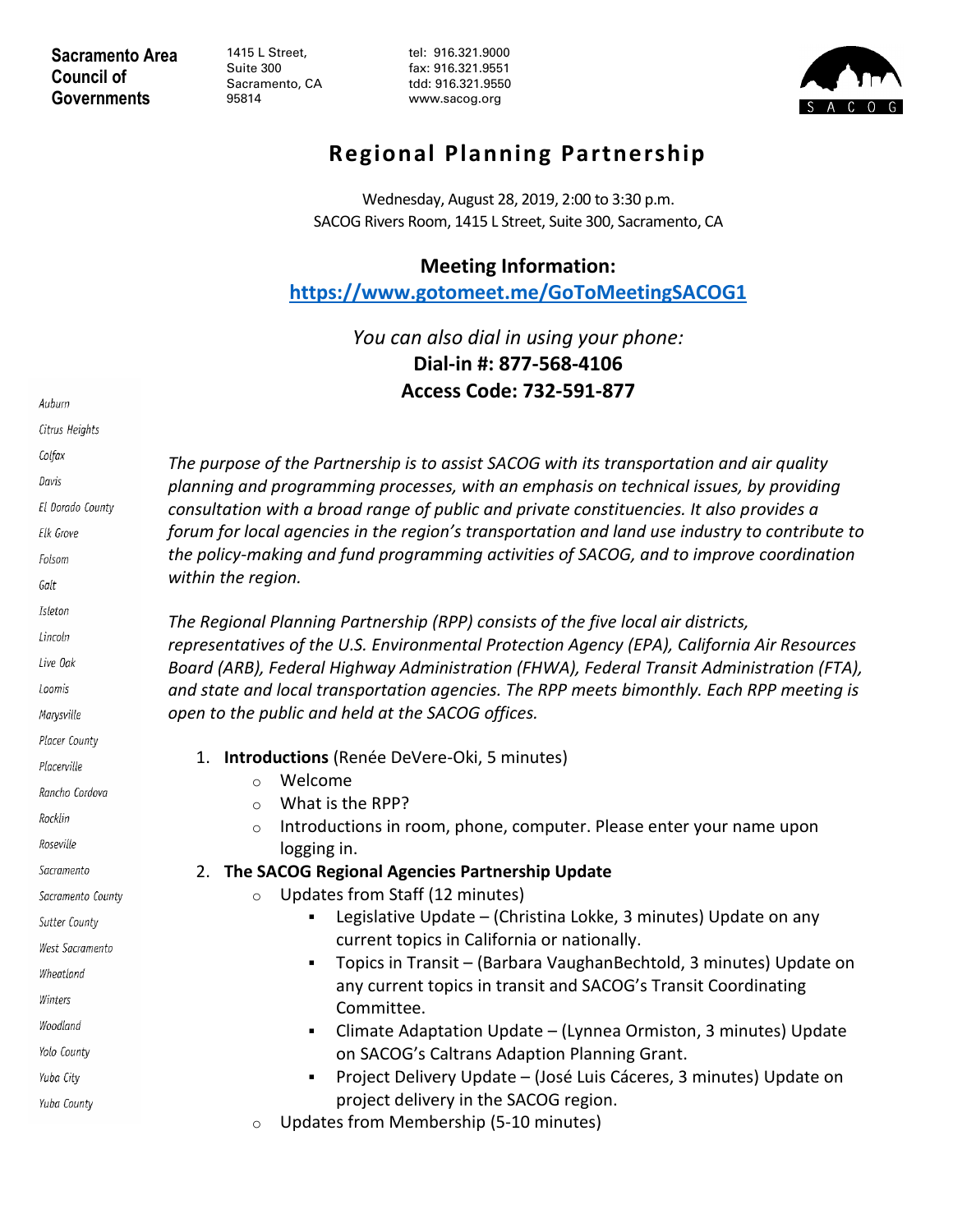**Sacramento Area Council of Governments**

1415 L Street, Suite 300 Sacramento, CA 95814

tel: 916.321.9000 fax: 916.321.9551 tdd: 916.321.9550 www.sacog.org



- Please feel free to share updates relevant to the region during this time. Limit yourself to two minutes.
- 3. **Grant Opportunities** (Victoria Cacciatore/Doug Adams 20 minutes)
	- $\circ$  The California Natural Resources Agency will be accepting project proposals for the [Recreational Trails and Greenways Grant Program](http://resources.ca.gov/grants/trails/) from August 20, 2019, through October 11, 2019. Approximately \$27.7 million in awards will be funded by the program.
	- o The [Caltrans FY 20/21 Sustainable Transportation Planning Grant](https://dot.ca.gov/programs/transportation-planning/regional-planning/sustainable-transportation-planning-grants) Application Package is now available. Applications must be submitted via e-mail to [Regional.Planning.Grants@dot.ca.gov](mailto:Regional.Planning.Grants@dot.ca.gov) no later than Friday, October 11, 2019 by 5:00 p.m. Approximately \$17 million in awards will be funded by the program through a competitive program to Metropolitan Planning Organizations (MPOs) with a sub-applicant(s), Regional Transportation Planning Agencies (RTPAs), cities and counties, transit agencies, and Native American Tribal Governments.
- 4. **Update on Project of Air Quality Concern Determinations** (Renee DeVere-Oki/ Matt Jones, 5 minutes) Since March 14, 2019, three projects were reviewed by SACOG's PLCG and were determined not to be POAQCs. No projects were reviewed in eastern Solano County through MTC's process. See staff item. Projects reviewed were:
	- o Placer County Watt Ave Bridge over Dry Creek Project;
	- o City of Elk Grove Arterial Roads Rehabilitation and Bicycle Lane Improvements Project;
	- o City of Placerville Highway 50 Interchanges Improvements Project
- 5. **2020 Metropolitan Transportation Plan/Sustainable Communities Strategy Preferred Scenario and Draft Environmental Impact Report** (Clint Holtzen, 10 minutes). SACOG will be releasing the Draft 2020 MTP/SCS on September 19 followed by the release of the DEIR. An initial version of the plan will be available for review as a part of the September 5 Transportation Committee packet.
- 6. **SAFE/MTIP Amendment #11, Type 4 Update** (Renee DeVere-Oki/ José Luis Cáceres, 5 minutes) An anticipated new federal policy rule related to air quality emission standards creates a risk to the timely delivery of transportation projects in the region unless the preparation and approval of a new amendment to the Metropolitan Transportation Improvement Program (MTIP) is expedited. See item 10 from the August SACOG Board Meeting.
- 7. **Releasing Methodologies for the Regional Housing Needs Allocation** (Greg Chew, 20 minutes) SACOG will be releasing for public comment four options for the Regional Housing Needs Allocation methodology including the draft recommended methodology. The RHNA assigns the number housing units in four income categories that each city and county in the region must provide enough zoning for the period from 2021-29. See staff item.
- 8. **Other Matters**
- 9. **Adjournment**